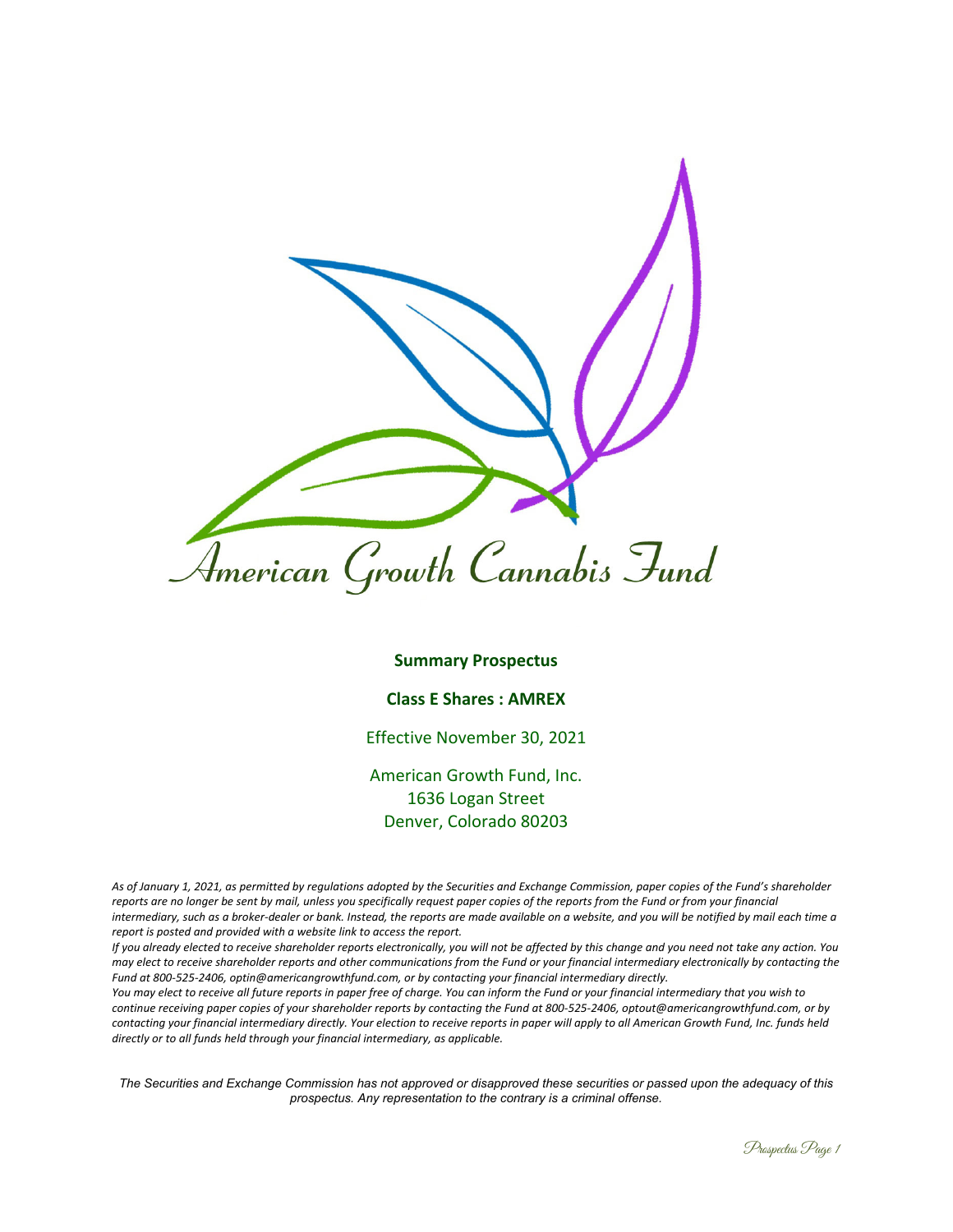#### Table of Contents

Account Minimum, 25 Chief Compliance Officer, 22 Distribution Arrangements, 26 Dividends and Distributions, 25 Fee Table, 3 Financial Highlights, 26 Frequent Purchases and Redemptions of Fund Shares, 25 How does the Fund implement its principal investment objective, 10 How is the Fund managed, 22 How to Redeem Shares, 24 Investment Objectives, Principal Investment Strategies, Related Risks, and Disclosure of Portfolio Holdings, 10 Investment Objectives/Goals, 3 Management, Organization, and Capital Structure, 21 Payments to Broker-Dealers and Other Financial Intermediaries, 9 Portfolio Holdings, 20 Portfolio Manager, 9, 22

Portfolio Turnover, 4 Pricing of Fund Shares, 22 Principal Investment Strategy, 4 Principal risks of investing in the Fund, 5 Proxy Voting, 27 Purchase and Sale of Fund Shares, 9 Purchase of Fund Shares, 23 Retirement Plans, 24 Risk Return Summary, 3 Risk/Return Bar Chart and Table, 8 Risks presented by the Fund's Investing in Companies Involved in the Legal Cannabis Business, 12 Sales Charges, 26 Shareholder Information, 22 Special Services Available when Purchasing Fund Shares, 23 Tax Consequences, 9 The Investment Advisor, 9, 21 Understanding the Financial Highlights, 27 What is the Fund's investment objective, 10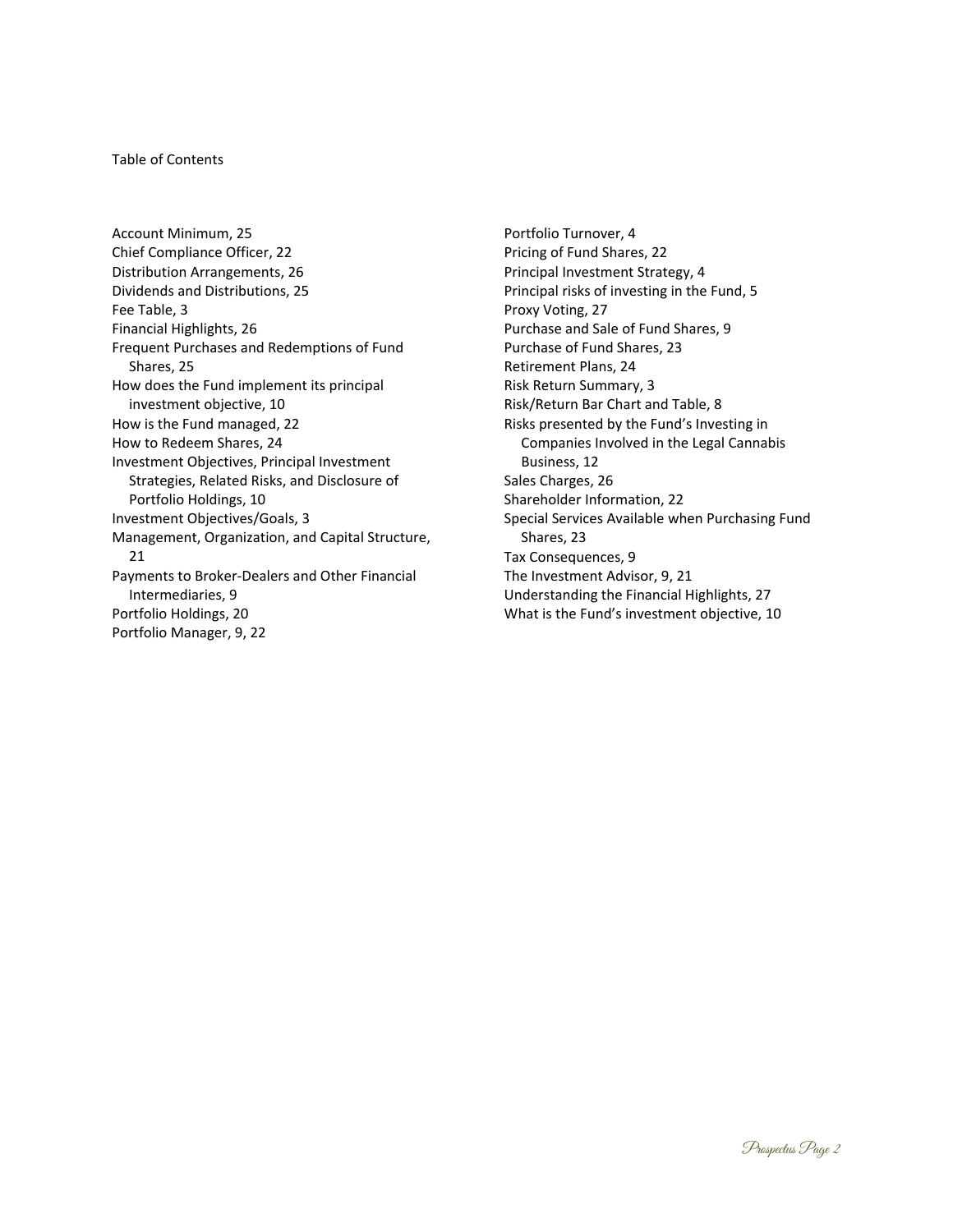#### **Risk/Return Summary Investment Objectives/Goals**

The Fund's primary objective is growth of capital. Income is a secondary investment objective.

# **Fee Table**

This table describes the fees and expenses that you may pay if you buy, hold and sell shares of the Fund. You may pay other fees, such as brokerage commissions and other fees to financial intermediaries, which are not reflected in the tables and examples below. You may qualify for sales charge discounts if you and your family invest, or agree to invest in the future, at least \$50,000 in the American Growth Fund. More information about these breakpoints can be found under "Distribution Arrangements" on page 26 of this prospectus.

|                                                                                                                                                   | <b>Class E</b> |
|---------------------------------------------------------------------------------------------------------------------------------------------------|----------------|
| <b>SHAREHOLDER FEES: (fees paid directly from your investment)</b>                                                                                |                |
| Maximum sales charge (load) imposed on purchases (as a percentage of offering<br>price)                                                           | 5.75%          |
| Maximum deferred sales charge (load) as a percentage of original purchase price or $\frac{1}{1\%}$<br>redemption proceeds, whichever is lower (a) |                |
| Maximum sales charge (load) imposed on reinvested dividends                                                                                       | None           |
| <b>Redemption Fees</b>                                                                                                                            | <b>None</b>    |
| Exchange Fee                                                                                                                                      | None           |
| Annual Fund Operating Expenses (Expenses that you pay each year as a percentage of the value of<br>your investment) ended July 31, 2021:          |                |
|                                                                                                                                                   |                |

| <b>Management Fees</b>                                     | 1.00%   |
|------------------------------------------------------------|---------|
| Distribution and Service (12b-1) fees                      | 0.30%   |
| <b>Other Expenses</b>                                      | 4.98 %  |
| Acquired Fund fees and expenses (b)                        | 0.03%   |
| Total Annual Fund Operating Expenses before fee waiver (c) | 6.31 %  |
| Fee Waiver (d)                                             | (0.29)% |
| Total Annual Fund Operating Expenses (e)                   | 6.02 %  |

(a) Purchases of \$1,000,000 or more or more may be subject to a contingent deferred sales charge of 1.00% if the shares are redeemed within one year of the date of the purchase.

(b) The acquired fund fees and expenses are based on estimated amounts for the current fiscal year.

(c) The Total Annual Fund Operating Expenses may not correlate to the ratio of expenses to average net assets in the Financial Highlights Table below, which do not include acquired fund fees and expenses.

(d) Fee Waiver Agreement was executed August 1, 2019.

(e) The Total Annual Fund Operating Expenses may not correlate to the ratio of expenses to average net assets in the Financial Highlights Table below, which do not include acquired fund fees and expenses and fee waiver which started August 1, 2019.

This Example is intended to help you compare the cost of investing in the Fund with the cost of investing in other mutual funds.

The Example assumes that you invest \$10,000 in the Fund for the time periods indicated and then redeem all of your shares at the end of those periods. The Example also assumes that your investment has a 5% return each year and that the Fund's operating expenses remain the same. Although your actual costs may be higher or lower, based on these assumptions your costs would be:

|                                                                         | 1 Year  | 3 Years | 5 Years | 10 Years |  |  |  |
|-------------------------------------------------------------------------|---------|---------|---------|----------|--|--|--|
| Class E                                                                 | \$1,139 | \$2,251 | \$3,340 | \$5.968  |  |  |  |
| You would pay the following expenses if you did not redeem your shares: |         |         |         |          |  |  |  |
| Class E                                                                 | \$1,139 | \$2,251 | \$3,340 | \$5,968  |  |  |  |

*The Example does not reflect sales charges (loads) on reinvested dividends and other distributions. If these sales charges (loads) were included, your costs would be higher. The one-year expense calculation includes the fee waiver (as stated above). If the fee waiver remains in effect past, the 3-year, 5-year and 10-year expenses may be lower.*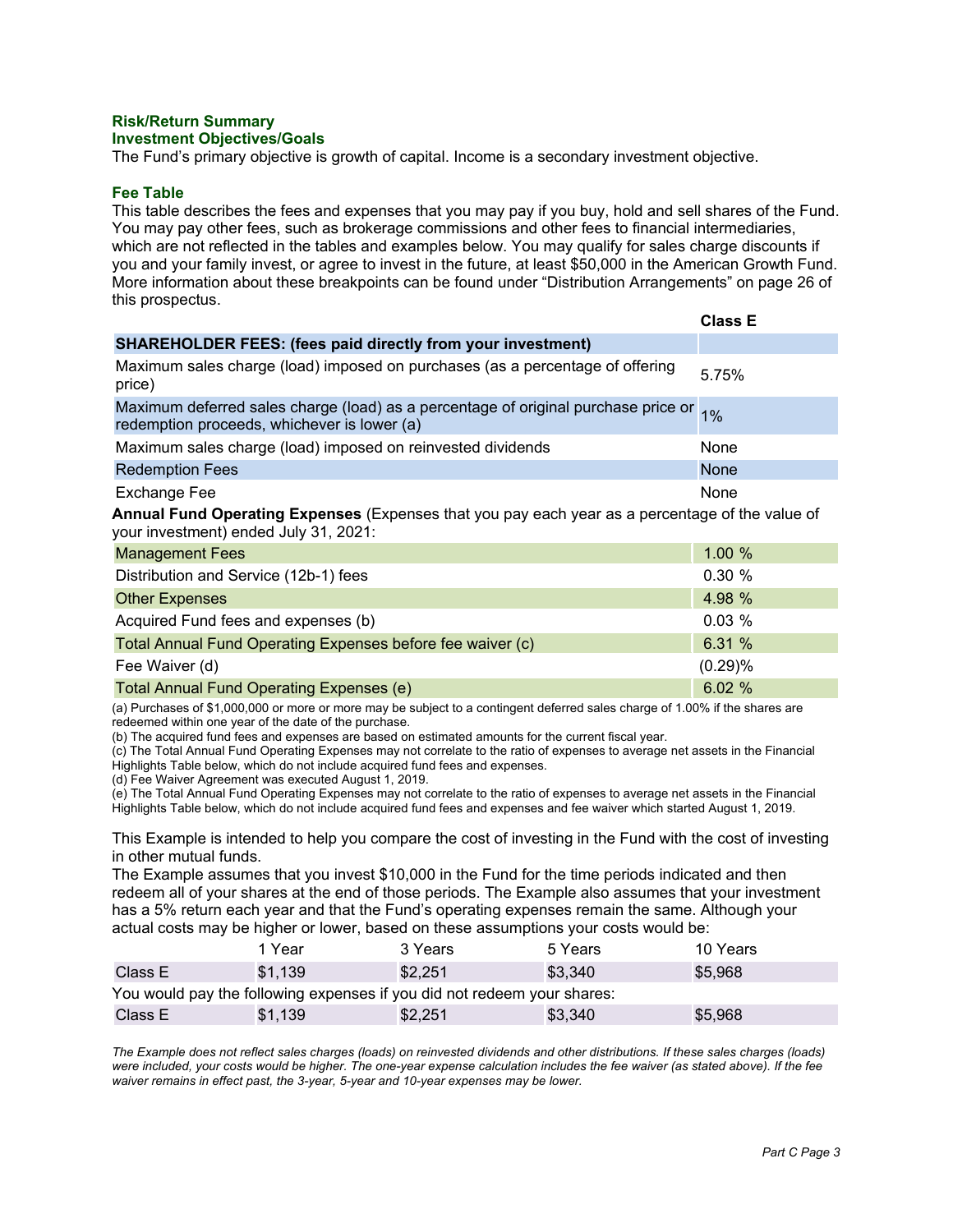# **Portfolio Turnover**

The American Growth Cannabis Fund (the "Fund") pays transaction costs, such as commissions, when it buys and sells securities (or "turns over" its portfolio). A higher portfolio turnover rate may indicate higher transaction costs and may result in higher taxes when Fund shares are held in a taxable account. These costs, which are not reflected in annual fund operating expenses or in the example, affect the Fund's performance. During the most recent fiscal year ended July 31, 2021, the Fund's portfolio turnover rate was 461% of the average value of its portfolio.

### **Principal Investment Strategy**

Investment Research Corporation (the "Advisor") manages the Fund by searching for companies/investments in the legal cannabis and hemp related businesses with growth potential that could show faster growth than markets indexes. The Advisor also looks for securities of companies in these businesses that are considered undervalued or out of favor with investors or are expected to increase in price over time. We use a consistent approach to build the Fund's security portfolio which is made up primarily of common stocks of companies involved in the legal cannabis and hemp businesses. The Fund will concentrate (i.e., invest more than 25% of its total assets) in the securities of issuers in the Pharmaceuticals, Botanical Medical Chemical and Biotechnology Industry Group. Under normal market conditions, the Fund will invest at least 80% of its net assets (plus any borrowings for investment purposes) in exchange-traded equity securities of companies engaged in legal cannabis and hemp related businesses. The Fund considers a company to be engaged in the legal cannabis and hemp business if the company derives at least 50% of its revenue from the legal cannabis and hemp industries. As of the date of this Prospectus, the Fund's holdings do not include companies that grow or distribute cannabis within the United States. The Fund may invest in companies that are listed on exchanges in countries where cannabis is legal, but which have operations in the United States. These companies only supply products and/or perform activities that are legal under applicable national and local laws, including U.S. federal and state laws.

The legal cannabis industry is composed of the following areas: (i) the legal production, growth and distribution of hemp, as well as extracts, derivative products or synthetic versions thereof; (ii) financial services (insurance offerings, property leasing, financing, capital markets activity and investments) provided to companies involved in the production, growth and distribution of cannabis; (iii) pharmaceutical applications of cannabis; (iv) cannabidiol (better known as CBD) and cannabis oil products, edibles, topicals, drinks and other products; and (v) products that may be used to consume cannabis. The cannabis plant contains more than 100 different chemicals called cannabinoids. Each one has a different effect on the body and they have a variety of uses or potential uses to treat various medical and other conditions. Some possible uses for cannabis related medicine may include treatments for Alzheimer's disease, epilepsy, mental health conditions like PTSD and nausea to name a few. Some examples of the types of companies we may invest in are:

- Pharmaceutical companies primarily engaged in the research, development, marketing and/or distribution of cannabis related drugs.
- Botanical Medical Chemical companies primarily engaged in manufacturing cannabis bulk organic and inorganic medicinal chemicals and their derivatives and processing (grading, grinding, and milling) bulk botanical drugs.
- Biotechnology companies engaged in the exploitation of cannabis biological processes for industrial and other purposes, especially the genetic manipulation of microorganisms for the production of antibiotics, hormones, etc.

"Hemp" refers to cannabis plants with a delta-9 tetrahydrocannabinol ("THC") concentration of not more than 0.3 percent on a dry weight basis, as well as derivatives thereof, whereas "marijuana" refers to all other cannabis plants and derivatives thereof. Hemp can be grown as a renewable source for raw materials that can be incorporated into thousands of products. Its seeds and flowers are used in health foods, organic body care, and other nutraceuticals. The fibers and stalks are used in hemp clothing, construction materials, paper, biofuel, plastic composites, and more. Many CBD oil products are extracted from hemp, rather than other members of the cannabis family, as CBD dominates the plant's makeup. The Fund's equity investments will consist only of exchange traded equity securities of companies that are engaged in legal activities under applicable national and local laws, including U.S. federal and state laws. The Fund will not invest in companies that violate anti-money laundering as defined by various laws. The Fund will only invest in companies that list their securities on exchanges that require the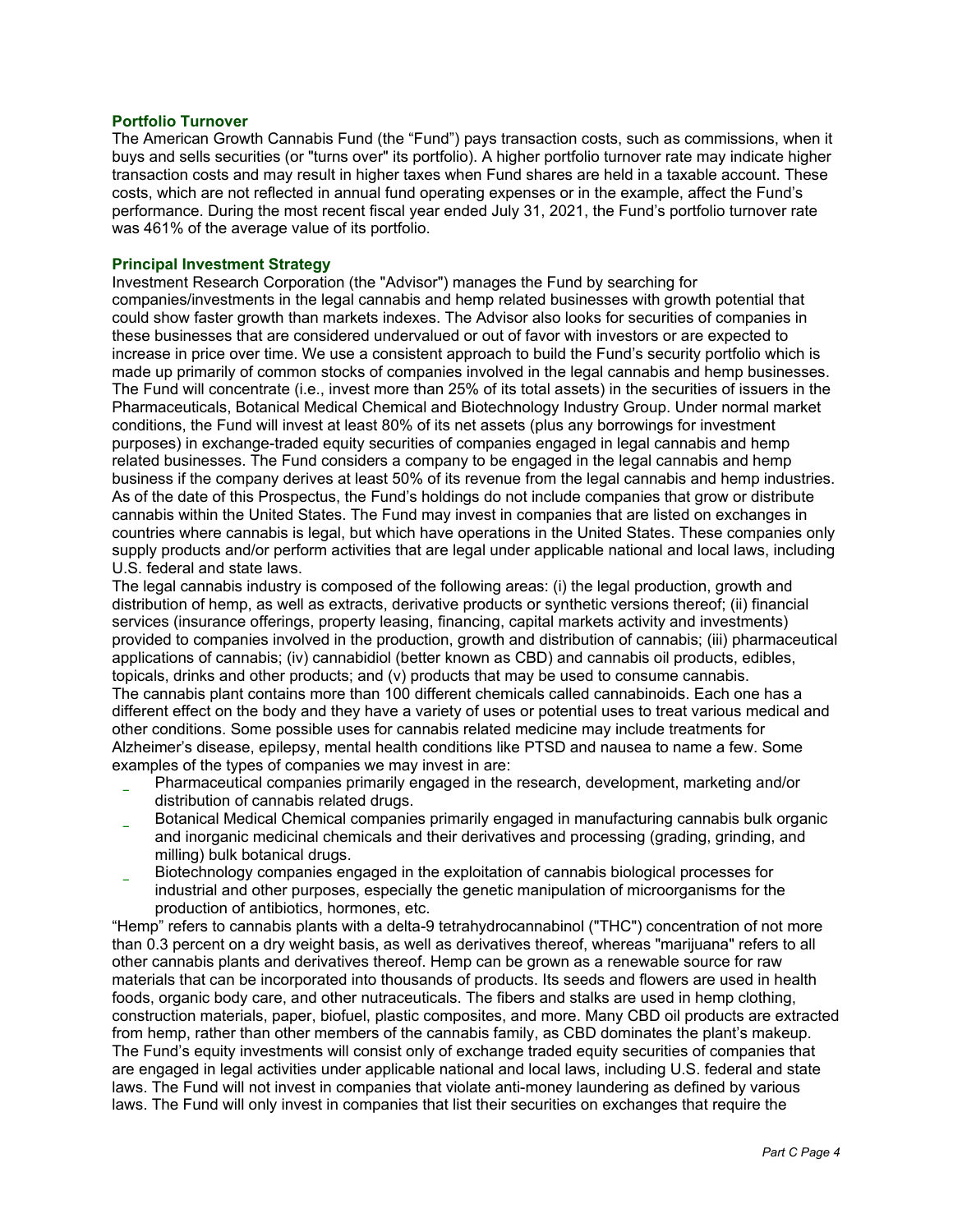companies' compliance with all laws, rules and regulations applicable to their business, including U.S. federal and state laws.

These companies may be domestic or foreign entities and are engaged in the legal cannabis and hemp business under national and local laws, including U.S. federal and state law, as applicable. The Fund may have exposure to emerging market issuers. In addition to the principal investment strategy, the Fund may also invest in securities convertible into common stock in companies involved in the legal cannabis and hemp business. These securities may be issued by large companies and also small and mid-sized companies, micro-cap companies as well as REITs. Income through dividend payments is a secondary objective. Income also becomes a Fund objective when it is in a temporary, defensive position. The Fund may invest in securities of other investment companies, including exchange-traded funds, to obtain desired exposures. The Fund may engage in active and frequent trading of portfolio securities to achieve its principal investment strategies.

There are several reasons that could cause the Advisor to sell all, or a portion of, a position of the Fund's portfolio holdings. These reasons include, in the Advisor's opinion, one or more of the following occurs: (i) the company no longer meets the investment criteria defined above; (ii) a particular security has achieved the Advisor's investment expectations; (iii) the reason(s) for maintaining the position are no longer valid; (iv) the Advisor's view of the business fundamentals or management of the underlying company changes; (v) a more attractive investment opportunity is found; (vi) general market conditions trigger a change in the Advisor's assessment criteria; (vii) for other portfolio management reasons; or (viii) the Fund requires cash to meet redemption requests.

# **Principal risks of investing in the Fund**

Loss of some or all of the money you invest is a risk of investing in the American Growth Cannabis Fund. The primary risks of investing in the Fund are:

- The American Growth Cannabis Fund concentrates its investments in the Pharmaceuticals, Botanical Medical Chemical and Biotechnology Industry Group and is subject to the risks associated with those industries. The value of the Fund's shares will be affected by factors particular to the Pharmaceuticals, Botanical Medical Chemical and Biotechnology Industry Group and related sectors (such as government regulation) and may fluctuate more widely than that of a typical diversified fund.
- \* General Risk All investments are subject to inherent risk. Markets can trade in random or cyclical price patterns and prices can fall. The value of the American Growth Cannabis Fund can fluctuate as markets fluctuate over long and short periods of time.
- Operational and Cybersecurity Risk. Cybersecurity breaches may allow an unauthorized party to gain access to fund assets, customer data, or proprietary information, or cause a fund or its service providers to suffer data corruption or lose operational functionality. Similar incidents affecting issuers of a fund's securities may negatively impact performance. Operational risk may arise from human error, error by third parties, communication errors, or technology failures, among other causes.
- Market Risk the value of an investment may fluctuate sharply and unpredictably. Overall market risks may affect the value of the Fund. Securities in the Fund's portfolio may underperform due to inflation (or expectations for inflation), interest rates, global demand for particular products or resources, natural disasters, pandemics, epidemics, terrorism, regulatory events and governmental or quasi-governmental actions. Factors such as domestic economic growth and market conditions, interest rate levels and political events affect the securities markets.
- Political, Economic and Regulatory Risk Changes in economic and tax policies, high inflation rates, government instability, and other political or economic actions or factors that may have an adverse effect on the American Growth Cannabis Fund.
- Cannabis Industry Risk The cannabis industry is a very young, fast evolving industry with increased exposure to rule changes, changes in laws, heightened enforcement of existing laws, increasing regulations, increasing competition which may cause businesses to suddenly close or businesses to shrink as well as the possibility that a company currently operating legally may suddenly find itself exposed to illegal activities. Any company's failure to comply with any regulatory requirements or any failure to maintain any permits/licenses could have a material adverse impact on the value of the Fund. Local, state and federal cannabis laws and regulations are constantly changing and they are subject to evolving interpretations, which could require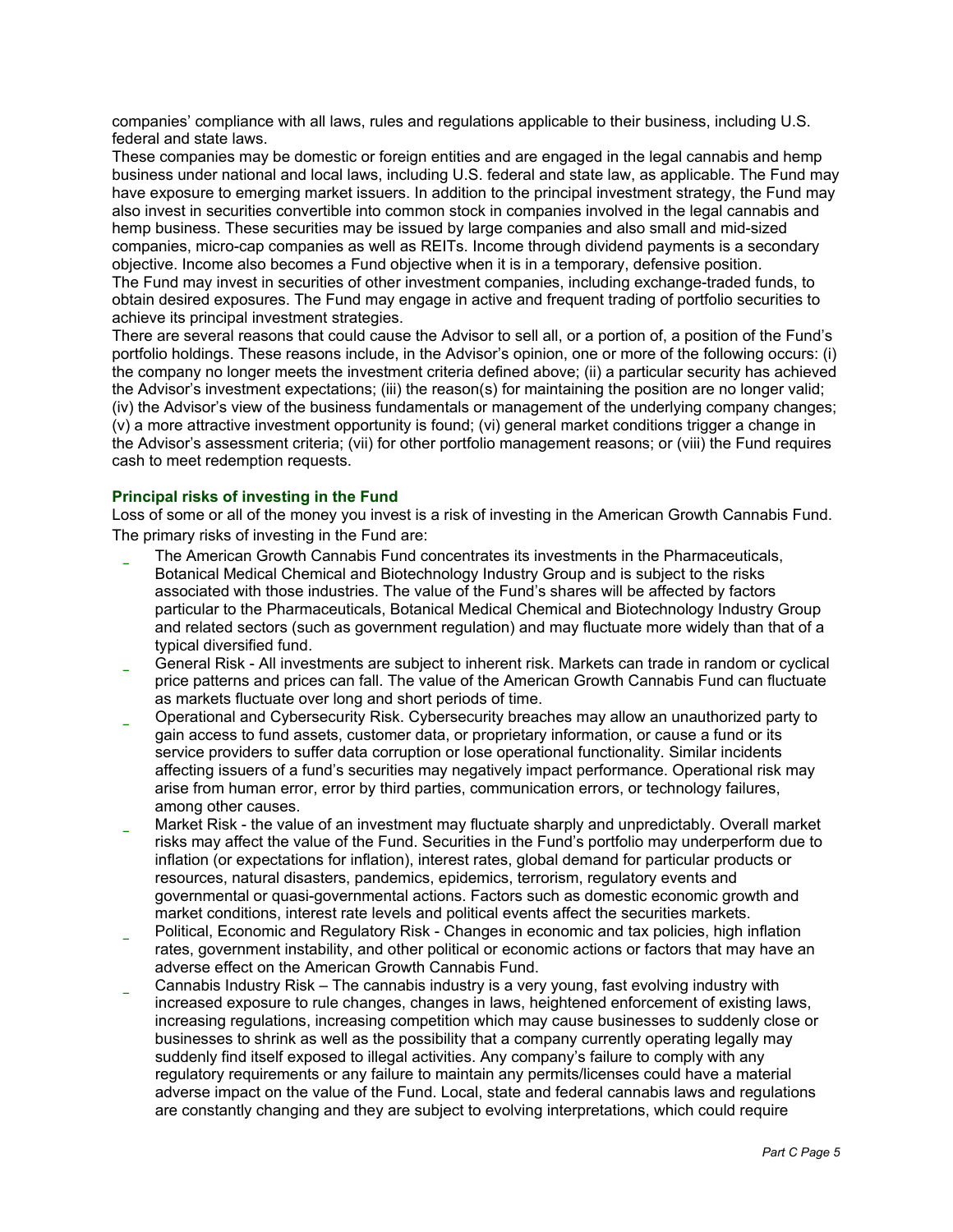companies in which the Fund has invested to incur substantial costs associated with compliance or to alter one or more of their service/product offerings. Cannabis remains illegal under United States federal law and a change in federal enforcement practices could significantly and negatively affect the value of the Fund.

Any change in law or interpretation could have a material adverse impact on the value of the Fund.

There remains the risk of federal criminal prosecution of those in the medical or adult use cannabis business, which could have a negative impact on the value of the Fund.

The Rohrabacher–Farr amendment (also known as the Rohrabacher–Blumenauer amendment) is legislation prohibiting the Justice Department from spending funds to interfere with the implementation of state medical cannabis laws. The amendment does not change the legal status of cannabis. Until that protection becomes a permanent law or if the amendment is not renewed in the future, the federal government's enforcement of current federal laws could cause significant financial risk to the Fund.

Hemp-Related Risks – The FDA considers CBD a drug and that ingestible products cannot be sold with CBD in them unless and until they receive regulatory approval, there is regulatory and financial risk to any company selling such products and, thus, to the Fund's investment in those companies.

The FDA is focusing only on sending cease and desist letters to date regarding the marketing of CBD products, there is a risk that the FDA changes it position and seeks to further enforce the FD&C Act in a manner that has not been done to date regarding cannabis-infused products. The 2014 Farm Bill, as well as most of the state analogs, contemplate the growth and cultivation of industrial hemp, not the commercial sale or distribution of hemp or hemp products. It is unclear whether companies in which the Fund invests are subject to the 2014 Farm Bill, as well as the state analogs if they were to start selling hemp-based CBD-infused products before implementation of the 2018 Farm Bill.

Cannabis and Hemp Risks - Businesses involved in the medical and adult use cannabis industries (and to some degree those in the hemp and hemp-derived product industry) continue to have trouble establishing and maintaining banking relationships. An inability to open and maintain bank accounts may make it difficult to do business with cannabis and hemp companies in the United States, which could adversely impact the value of the Fund.

Companies involved in the cannabis industry also face intense competition, may have substantial burdens on company resources due to litigation, as well as complaints or enforcement actions, all of which could adversely impact the value of the Fund.

- Emerging Market Risk Many of the risks with respect to foreign investments are more pronounced for investments in issuers in developing or emerging market countries. Emerging market countries tend to have more government exchange controls, more volatile interest and currency exchange rates, less market regulation, and less developed economic, political and legal systems than those of more developed countries. In addition, emerging market countries may experience high levels of inflation and may have less liquid securities markets and less efficient trading and settlement systems.
- Industry and Security Risk the risk that the value of securities in a particular industry or the value of an individual stock or bond will decline because of changing expectations for the performance of that industry or for the individual company issuing the stock or bond. The Fund may have significant holdings in certain industries and thus may be more susceptible to volatility in those industries, and thus more susceptible to losses.
- Management and Selection Risk The risk that the securities selected by the Fund's management may underperform the markets, the relevant indices, or the securities selected by other funds with similar investment objectives and investment strategies. The securities and sectors selected may vary from the securities and sectors included in the relevant index.
- Large Cap Company Risk slower response to competitors, technology and consumer tastes and slower growth rates during periods of economic expansion.
- Mid Cap Risk mid cap stocks tend to have a greater exposure to market fluctuations and failure.
- Small Cap Risk small cap stocks tend to have a high exposure to market fluctuations and failure.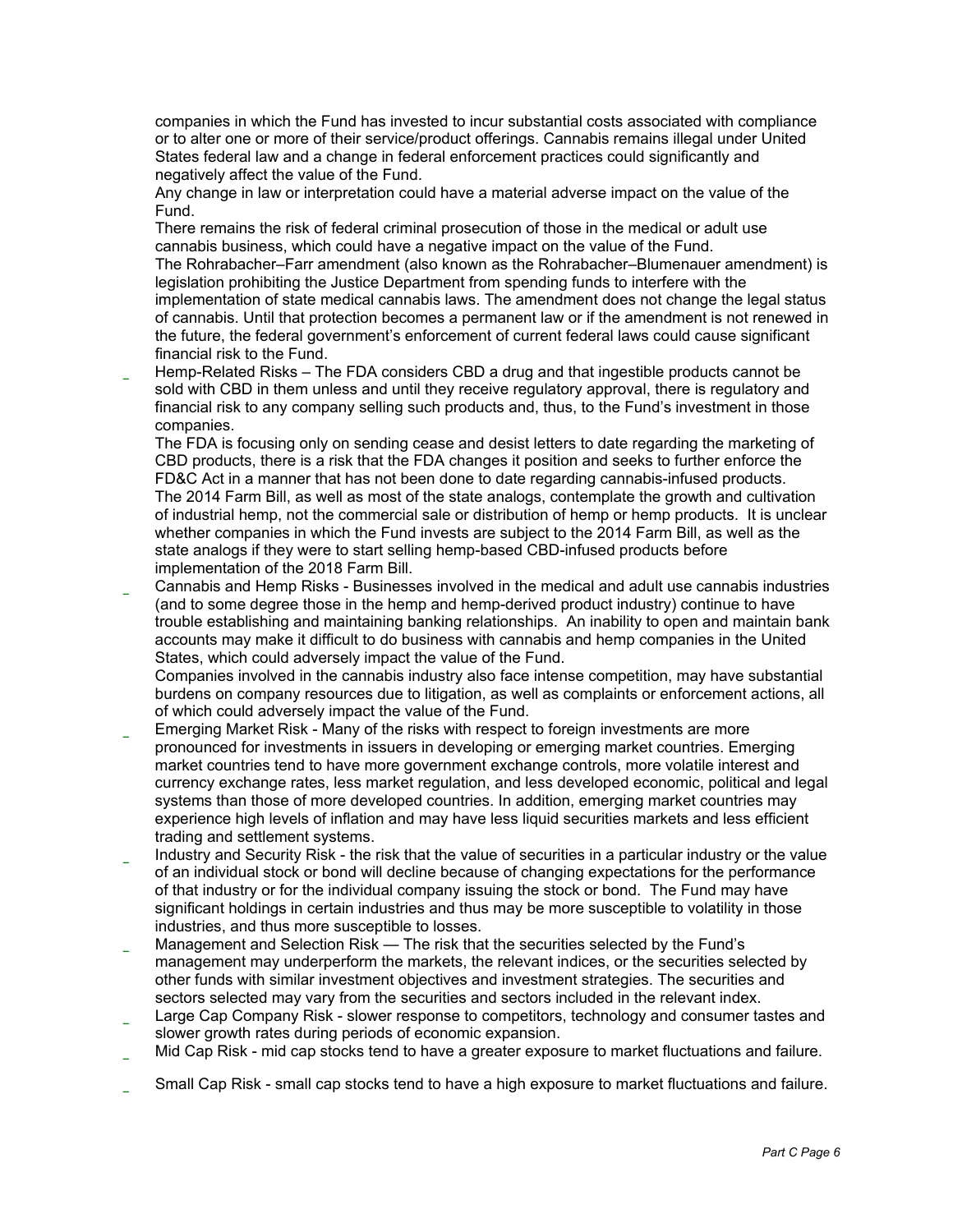- Micro Cap Risk low-priced stocks issued by the smallest of companies. Many microcap companies do not file financial reports with the SEC, so it's hard for investors to get the facts about the company's management, products, services, and finances. Microcap stocks historically have been more volatile and less liquid than the stock of larger companies.
- REITs Risk REITs may be subject to certain risks associated with the direct ownership of real property including declines in the value of real estate, risks related to general and local economic conditions, over building and increased competition, increase in property taxes and operating expenses, and variations in rental income.
- Exchange-Traded Funds ("ETFs") Risk The Fund is subject to the risks associated with the securities or other investments in which the ETFs invest. The Fund's shareholders will indirectly bear fees and expenses paid by the ETFs in which it invests, in addition to the Fund's direct fees and expenses. An index-based ETF's performance may not match that of the index it seeks to track. An actively managed ETF's performance will reflect its advisor's ability to make investment decisions that are suited to achieving the ETF's investment objective.
- Investments in Other Investment Companies Risk the Fund's investments in other investment companies will be subject to the risks of the other investment companies' portfolio securities and the Fund will bear indirectly the fees and expenses of the other investment companies in which it invests.
- New Issuer Risk New Issuers have been in the business less than 3 years, may face increased pressures from established companies, new unseasoned management, may be more volatile and may offer less liquidity then larger companies.
- Pharmaceutical Company Risk. Companies in the pharmaceutical industry can be significantly affected by, among other things, government approval of products and services, government regulation and reimbursement rates, product liability claims, patent expirations and protection and intense competition.
- Recent Market Conditions An outbreak of respiratory disease caused by a novel coronavirus (COVID-19) was first detected in China in late 2019 and subsequently spread globally. As of the date of this Prospectus, the impact of the outbreak has continued to evolve, and cases of the virus have been identified in most developed and emerging countries throughout the world. The transmission of COVID-19 and efforts to contain its spread have resulted in significant disruptions to business operations, supply chains and customer activity, widespread business closures and layoffs, international, national and local border closings, extended quarantines and stay-at-home orders, event cancellations, service cancellations, reductions and other changes, significant challenges in healthcare service preparation and delivery, as well as general concern and uncertainty that has negatively affected the global economy. These circumstances are evolving, and further developments could result in additional disruptions and uncertainty. These impacts also have caused significant volatility and declines in global financial markets, which have caused losses for investors. The impact of the COVID-19 pandemic may last for an extended period of time and could result in a substantial economic downturn or recession, which may have a material adverse effect on the performance and financial condition of the securities in which the Fund invests, and on the overall performance of the Fund.
- Liquidity Risk American Growth Cannabis Fund may face increased liquidity risk which is the risk that a given security or asset may not be readily marketable. From time to time, there may be little or no active trading market for a particular investment in which the Fund may invest or is invested.
- Convertible Security Risk convertible securities have the risk of loss of principal before maturity.
- Foreign Investment Risk The prices of foreign securities may be more volatile than the prices of securities of U.S. issuers because of economic and social conditions abroad, political developments, and changes in the regulatory environments of foreign countries. In addition, changes in exchange rates and interest rates may adversely affect the values of the Fund's foreign investments. Foreign companies are generally subject to different legal and accounting standards than U.S. companies, and foreign financial intermediaries may be subject to less supervision and regulation than U.S. financial firms. Foreign securities include American Depository Receipts ("ADRs") and Global Depository Receipts ("GDRs"). Unsponsored ADRs and GDRs are organized independently and without the cooperation of the foreign issuer of the underlying securities, and involve additional risks because U.S. reporting requirements do not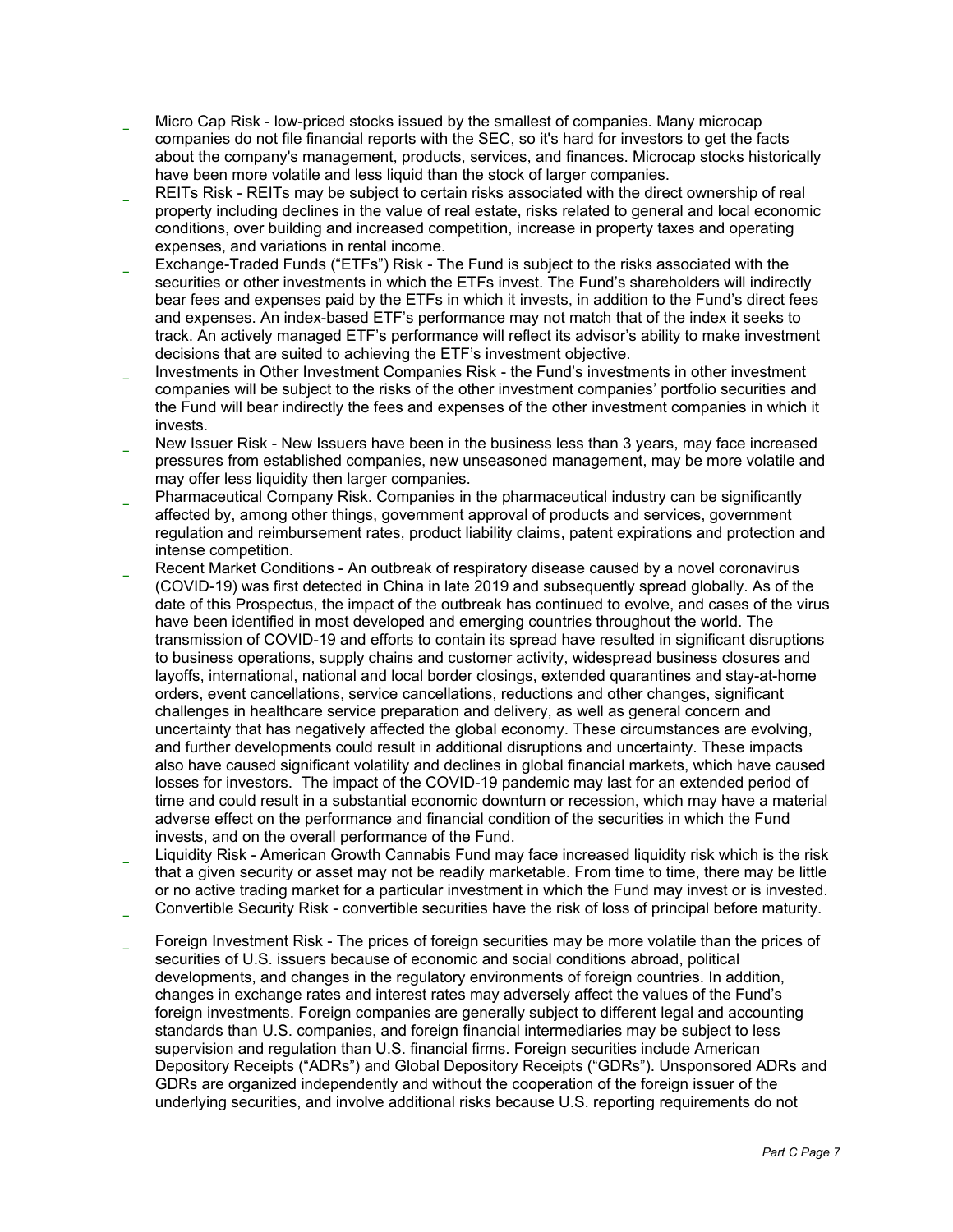apply. In addition, the issuing bank may deduct shareholder distribution, custody, foreign currency exchange, and other fees from the payment of dividends.

- Risks Related to Investing in Canada Because some of the investments of the Fund may be geographically concentrated in Canadian companies or companies that have a significant presence in Canada, investment results could be dependent on the condition of the Canadian economy. The Canadian economy is reliant on the sale of natural resources and commodities, which can pose risks such as the fluctuation of prices and the variability of demand for exportation of such products. Changes in spending on Canadian products by other countries or changes in the other countries' economies may cause a significant impact on the Canadian economy. In particular, the Canadian economy is heavily dependent on relationships with certain key trading partners, including the United States and China.
- Portfolio Turnover Risk High portfolio turnover (generally, turnover in excess of 100% in any given fiscal year) may result in increased transaction costs to the Fund and may result in higher taxes when shares are held in a taxable account. These costs, which are not reflect in annual fund operating expenses or in the expense example, may lower the Fund's total return.
- Cybersecurity Risk Cybersecurity incidents may allow an unauthorized party to gain access to Fund assets, customer data (including private shareholder information), or proprietary information, or cause the Fund, the Advisor, and/or other service providers (including custodians, subcustodians, transfer agents and financial intermediaries) to suffer data breaches, data corruption or loss of operational functionality. In an extreme case, a shareholder's ability to exchange or redeem Fund shares may be affected.
- Health Care Industry Concentration -The health care sector is subject to government regulation and reimbursement rates, as well as government approval of products and services, which could have a significant effect on price and availability, and can be significantly affected by product liability claims, rapid obsolescence, and patent expirations.
- Early Close/Trading Halt Risk An exchange or market may close or issue trading halts on specific securities, or the ability to buy or sell certain securities or financial instruments may be restricted, which may prevent the Fund from buying or selling certain securities or financial instruments. In these circumstances, the Fund may be unable to rebalance its portfolio, may be unable to accurately price its investments and may incur substantial trading losses.

Because of the nature of the Fund, you should consider the investment to be a long-term investment that typically provides the best results when held for a number of years.

Please see the Statement of Additional Information for further discussion of risks.

# **Risk/Return Bar Chart and Table\***

The bar chart and table are intended to provide you with an indication of the risks of investing in the Fund by showing changes in performance from year to year and by showing how the Fund's average annual returns for Class E shares for 1 year, 5 year and 10 year of the American Growth Cannabis Fund compared to those of the Standard and Poor's 500 Index total return. Past performance, before and after taxes, is not predictive of future performance. Sales load and account fees are not reflected in the bar chart. If the sales load and account fees were included, the returns would be less than those that are shown. On July 29, 2016 and June 5, 2020, the Fund changed its investment strategy. The following chart does not reflect the performance of the new investment strategy for periods prior to that date and may not be indicative of the current portfolio. Updated performance information for the Fund is available at the Fund's web site (www.americangrowthfund.com) or toll-free telephone number (800) 525-2406.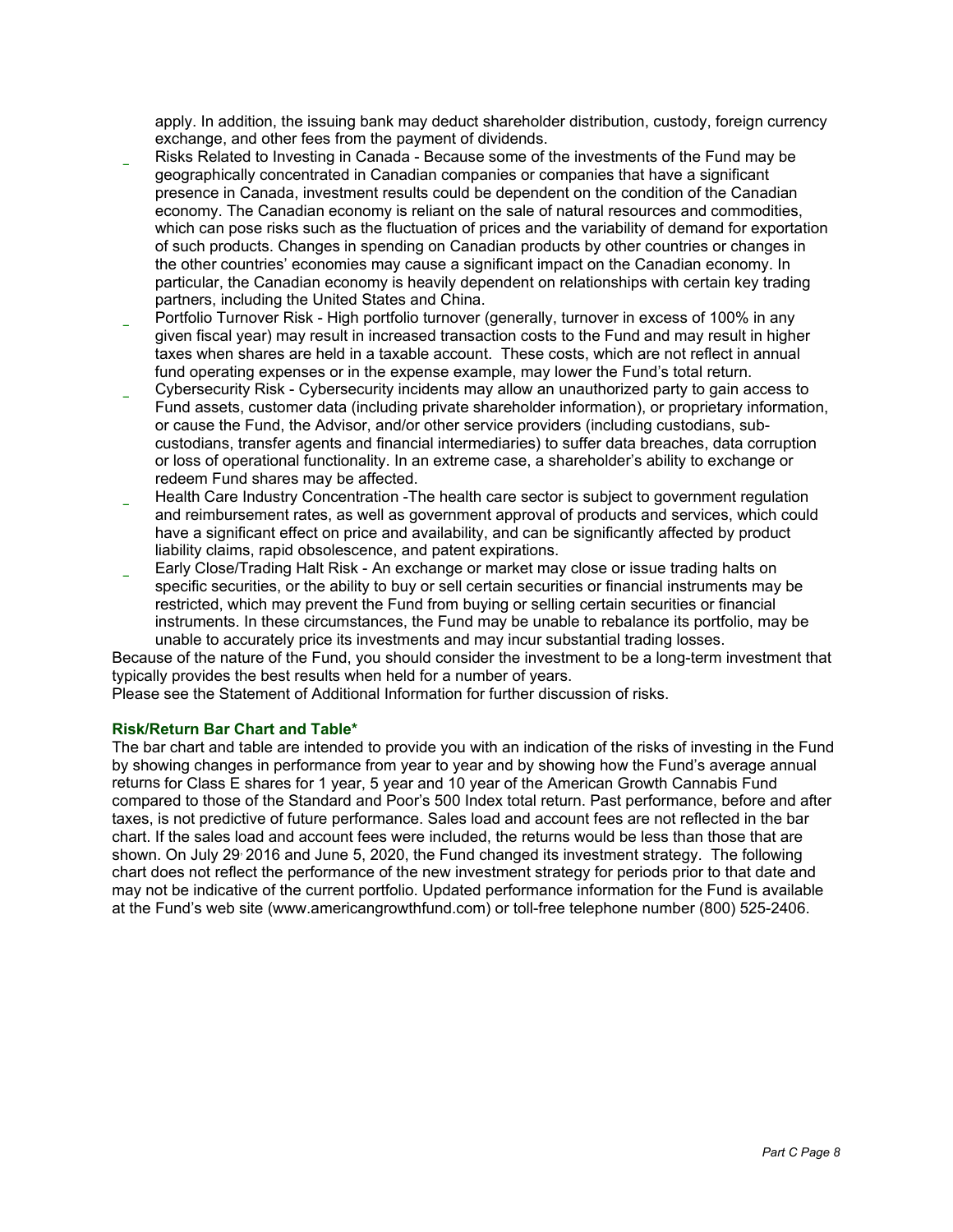

*\* The Fund's performance includes pre-cannabis periods of performance during which the Fund was not pursuing an investment strategy primarily focused on cannabis-related investments.* 

Best calendar quarter ended 12/17: 25.88%. Worst calendar quarter ended 12/18: -22.47%. Year to date performance for the period ended 09/30/2021 was -10.15%.

| Average annual total returns<br>for the periods ended<br>December 31, 2020               | One Year | Five Year** | Since Inception***<br>(February 23, 2021) |
|------------------------------------------------------------------------------------------|----------|-------------|-------------------------------------------|
| Class E Return before taxes*                                                             | 5.83%    | $-10.32%$   | $-2.81%$                                  |
| Class E Return after taxes on<br><b>Distributions</b>                                    | 12.06%   | $-9.71%$    | $-4.08\%$                                 |
| Class E Return after taxes on<br>Distributions and Sale of Fund<br><b>Shares</b>         | 5.83%    | $-7.42\%$   | $-2.20%$                                  |
| Standard and Poor's 500<br>Index (reflects no deduction<br>for fees, expenses, or taxes) | 18.40%   | 15.22%      | 13.45%                                    |

*\*Assumes redemption at end of time period.* 

*\*\* For the periods shown prior to June 5, 2020, the Fund returns reflect the Fund's performance prior to the change in the Fund's investment strategy to a sector fund in the cannabis industry.* 

\*\*\* For the periods shown prior to July 29, 2016, the Fund returns reflect the Fund's performance prior to the change in the Fund's *investment strategy to focus on the cannabis business.* 

*After-tax returns are calculated using the historical highest individual federal marginal income tax rates and do not reflect the impact of state and local taxes;* 

*Actual after-tax returns depend on an investor's tax situation and may differ from those shown, and after-tax returns shown are not relevant to investors who hold their Fund shares through tax-deferred arrangements, such as 401(k) plans or individual retirement accounts;* 

*After-tax returns are shown for only Class E and after-tax returns for other Classes will vary.* 

#### **The Investment Advisor**

The Investment Advisor is Investment Research Corporation. The Investment Advisor and Underwriter are under common ownership and share many of the same employees.

#### **Portfolio Manager**

The Fund is managed by an Investment Advisory Committee made up of Timothy Taggart, the Advisor's